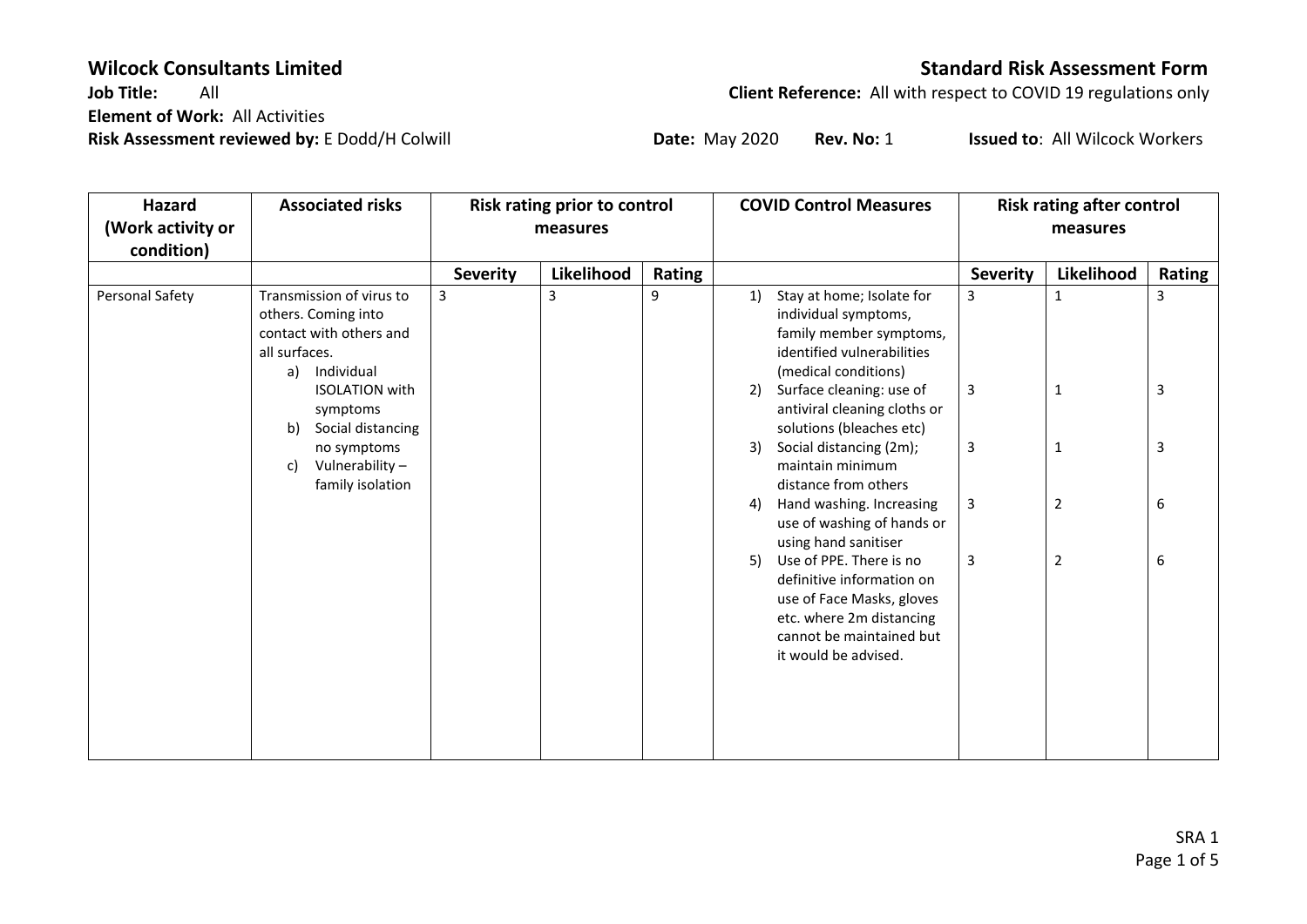**Element of Work:** All Activities

# **Wilcock Consultants Limited Consultants Limited Consultants Assessment Form**

**Job Title:** All **Client Reference:** All with respect to COVID 19 regulations only

**Risk Assessment reviewed by:** E Dodd/H Colwill **Date:** May 2020 **Rev. No:** 1 **Issued to**: All Wilcock Workers **Hazard (Work activity or condition)** Associated risks | Risk rating prior to control **measures Control Measures Risk rating after control measures Severity Likelihood Rating Severity Likelihood Rating** Travel to site/ office  $\Box$  Transmission of virus by being exposed to hazards of travel, contact with others and associated surfaces. a) Maintain distancing b) Clean surfaces on a regular basis c) Wash hands (sanitise) more regularly, on entry & exit from vehicle. d) Park at safe distances from vehicles and entry points NB Do not touch surfaces / other vehicles if possible. If necessary, wash hands/use hand sanitiser after touching.  $\begin{array}{ccc} 3 & 3 & 9 & 1 \end{array}$  Stay at home 2) Travel as an individual in your own car or with members of your household only 3) Travel by public transport with social distancing and or PPE 4) Travel by public transport no PPE or social distancing \*Only travel a distance that can be completed back to home in 1 working day including carrying out any work. Travel is not to be undertaken by public transport without social distancing & or PPE. 3 3 3 3 0 1 1 2 0 3 3 6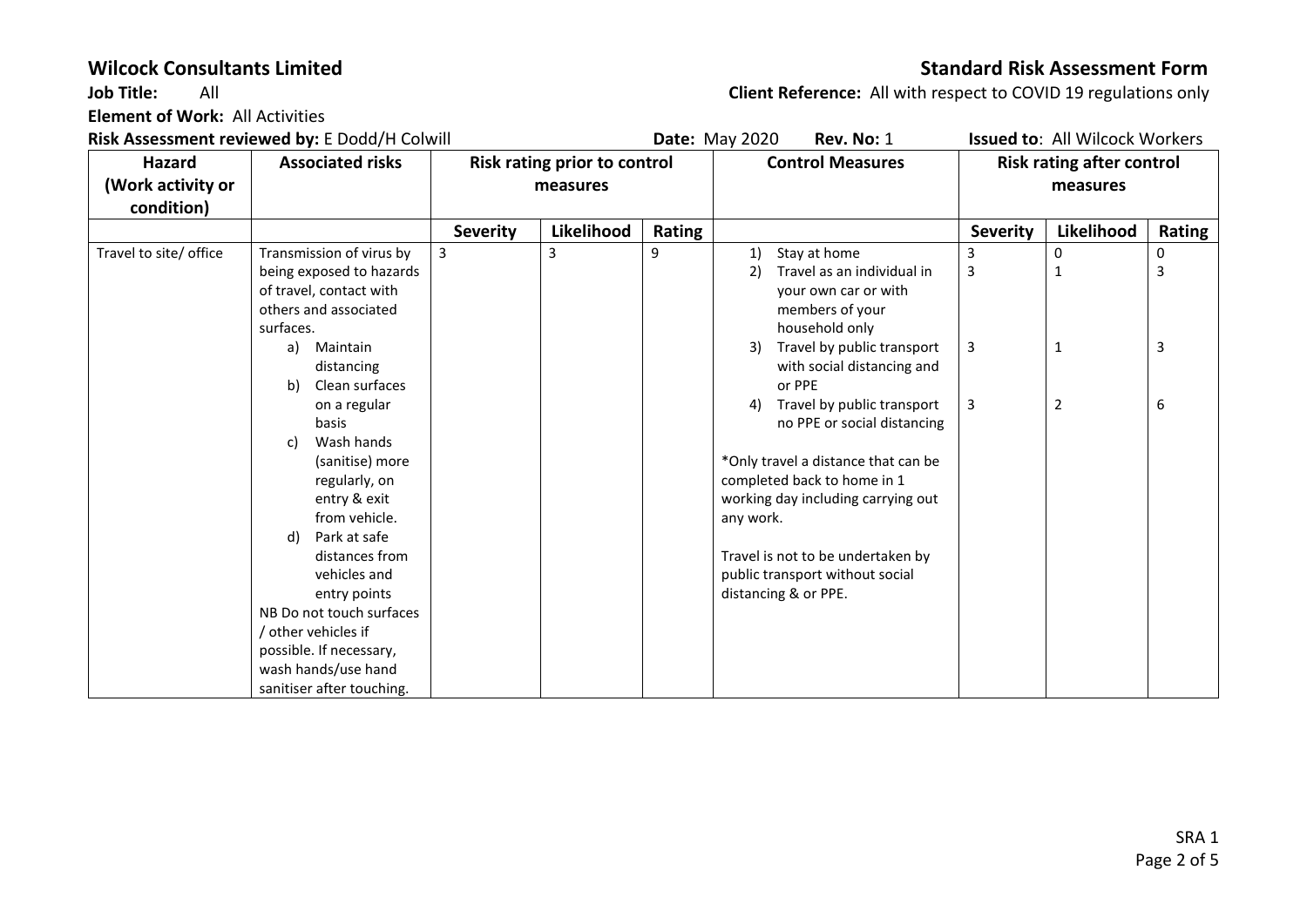**Element of Work:** All Activities

# **Wilcock Consultants Limited Standard Risk Assessment Form**

**Job Title:** All **Client Reference:** All with respect to COVID 19 regulations only

**Risk Assessment reviewed by:** E Dodd/H Colwill **Date:** May 2020 **Rev. No:** 1 **Issued to**: All Wilcock Workers **Hazard (Work activity or condition) Associated risks Risk rating prior to control measures Control Measures Risk rating after control measures Severity Likelihood Rating Severity Likelihood Rating** Access for WCL personnel to Offices / Others commercial Premises / Others domestic Premises Transmission of virus by coming into contact with others, and surfaces that have more mixed contacts. a) Entry points / doors b) Circulation spaces c) Public toilets d) Desks e) Chairs f) Equipment (computers / printers etc) g) Personal equipment (pens, staplers small office equipment) h) Meetings  $\begin{array}{ccc} 3 & | & 3 \end{array}$   $\begin{array}{ccc} | & 9 & | & 1 \end{array}$  Stay at home; use remote working options. 2) Entry as an only person. No Social spaces or other people. 3) Entry to locations with multiple people. Social distancing can be maintained, and regular cleaning is in place. 4) Entry to locations with multiple people. Social distancing cannot be maintained, and regular cleaning is in place (PPE available and used). 5) Entry to locations with multiple people. No measure in place NB Deep cleaning of spaces & surfaces carried out on a regular basis. Hand washing facilities (sanitiser) in place and used. Cleaning cloths available for individual areas. PPE may include face masks, gloves etc. 3 3 3 3 3 0 1 1 2 3 0 3 3 6 9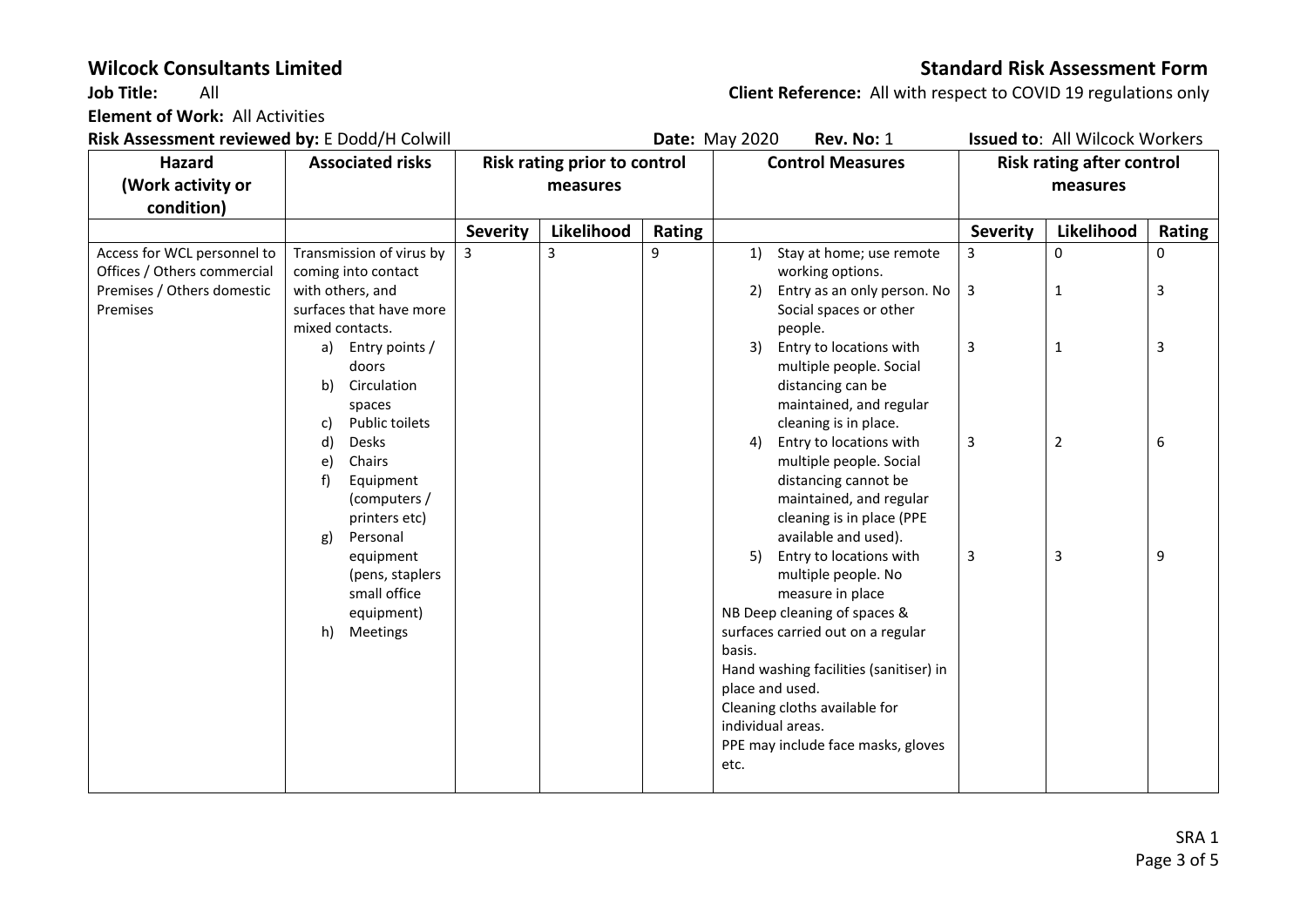**Element of Work:** All Activities

### **Wilcock Consultants Limited Standard Risk Assessment Form**

**Job Title:** All **Client Reference:** All with respect to COVID 19 regulations only

**Risk Assessment reviewed by:** E Dodd/H Colwill **Date:** May 2020 **Rev. No:** 1 **Issued to**: All Wilcock Workers **Hazard (Work activity or condition) Associated risks Risk rating prior to control measures Control Measures Risk rating after control measures Severity Likelihood Rating Severity Likelihood Rating** Safe access for WCL personnel to site and to remote work locations. Transmission of virus by coming into contact with others, site personnel and members of the public. **a) Meetings b) Entry points c) Site rules d) 2m distancing e) Hand washing f) PPE** NB If social distancing cannot be maintained 2 options may be considered: 1) WITHDRAW FROM SITE 2) CONSIDER IF PPE IS APPROPRIATE  $\begin{array}{ccc} 3 & 3 & 9 \end{array}$  1) Stay at home; meetings etc should be arranged using remote processes (phone/video) 2) Controlled access points; social distancing, cleaning, hand washing 3) Access to locations required with no social interaction; Social distancing can be maintained 4) Access to locations required with no safe space; Social distancing cannot be maintained, hand cleaning & PPE available and used appropriately 5) Access to locations required with no safe space; Social distancing cannot be maintained, NO hand cleaning & PPE available or used NB Hand washing facilities (sanitiser) in place and used. PPE may include face masks, gloves etc. 3 3 3 3 3 0 1 1 2 3 0 3 3 6 9